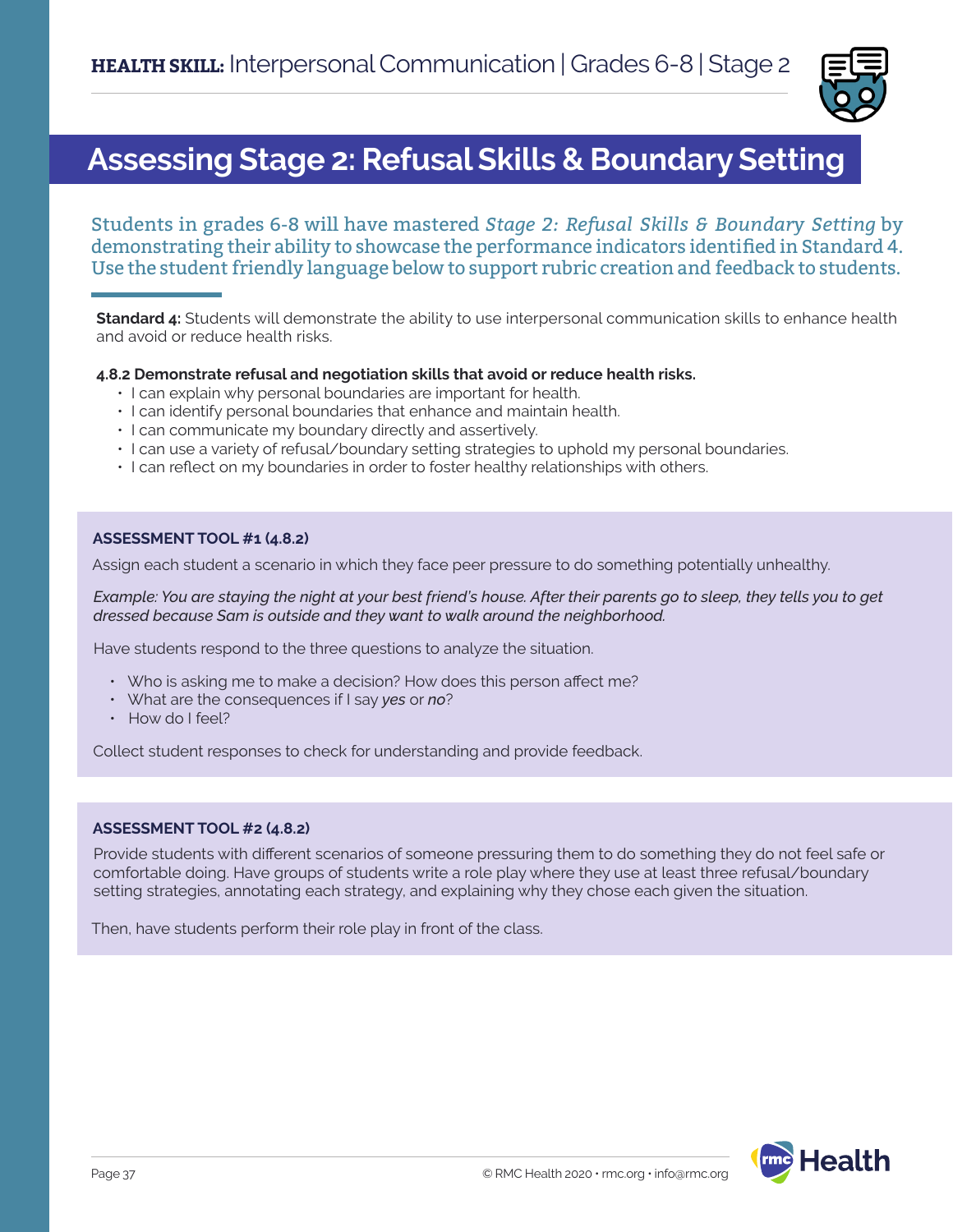

# **Content Area Connections**

Build content understanding through connections with other courses. Share suggestions with teachers to develop plans for content overlap and student language connections.

The use of effective refusal and boundary setting skills helps to create a safe and welcoming classroom. When planning for partner or group work, use the *Stage 2: Refusal Skills & Boundary Setting* to reinforce healthy ways of communicating. Explicitly teaching students how to say *no* when appropriate and voice their boundaries empowers students to advocate for themselves and ensures that students are set up for success and using common language.

Utilize content structures and topics in classrooms to reinforce student understanding and to support ongoing student development. *Stage 2: Refusal Skills & Boundary Setting* can be used across content areas when students feel uncomfortable with behavior around them. For example, in Science if a peer is pressuring them to get off-task, they have the strategies they need to uphold the decision to do well in school and set this boundary with their friend. Teachers should also model healthy boundary setting with students by communicating their own boundaries and listening when students voice their own (e.g. participating in a learning activity makes them feel unsafe).

Reinforce the understanding that effective refusal skills and boundary setting can help in all areas of life by exploring the following questions with students across contents. Add specific content information in place of the italicized words as necessary. These questions are meant to be used when students are interacting with others, during partner or group work, or when reflecting on how their personal boundaries can help enhance and maintain their health. These questions are a guide for independent reflection when students are challenged to understand how best to communicate their boundaries and how others may be communicating to them.

- What boundary is being crossed in *this moment*?
- Who is crossing *this boundary*?
- Why is your relationship with *this person* important?
- How could you communicate your boundary about *this* with your friend?
- How does your relationship with *this person* need to adjust to uphold *this boundary*?
- What personal boundary does *this person* have that might be coming up for them?

### **VOCABULARY REINFORCEMENT:**

Utilize the vocabulary words below to reinforce student understanding and to showcase the ability to use words across content areas. For example, an entire grade-level team can decide to teach these words within the specific contexts of their classes to deepen understanding of vocabulary and language use.

*boundary, refuse, uphold, communicate, consent, permission, safe, values, peer pressure*